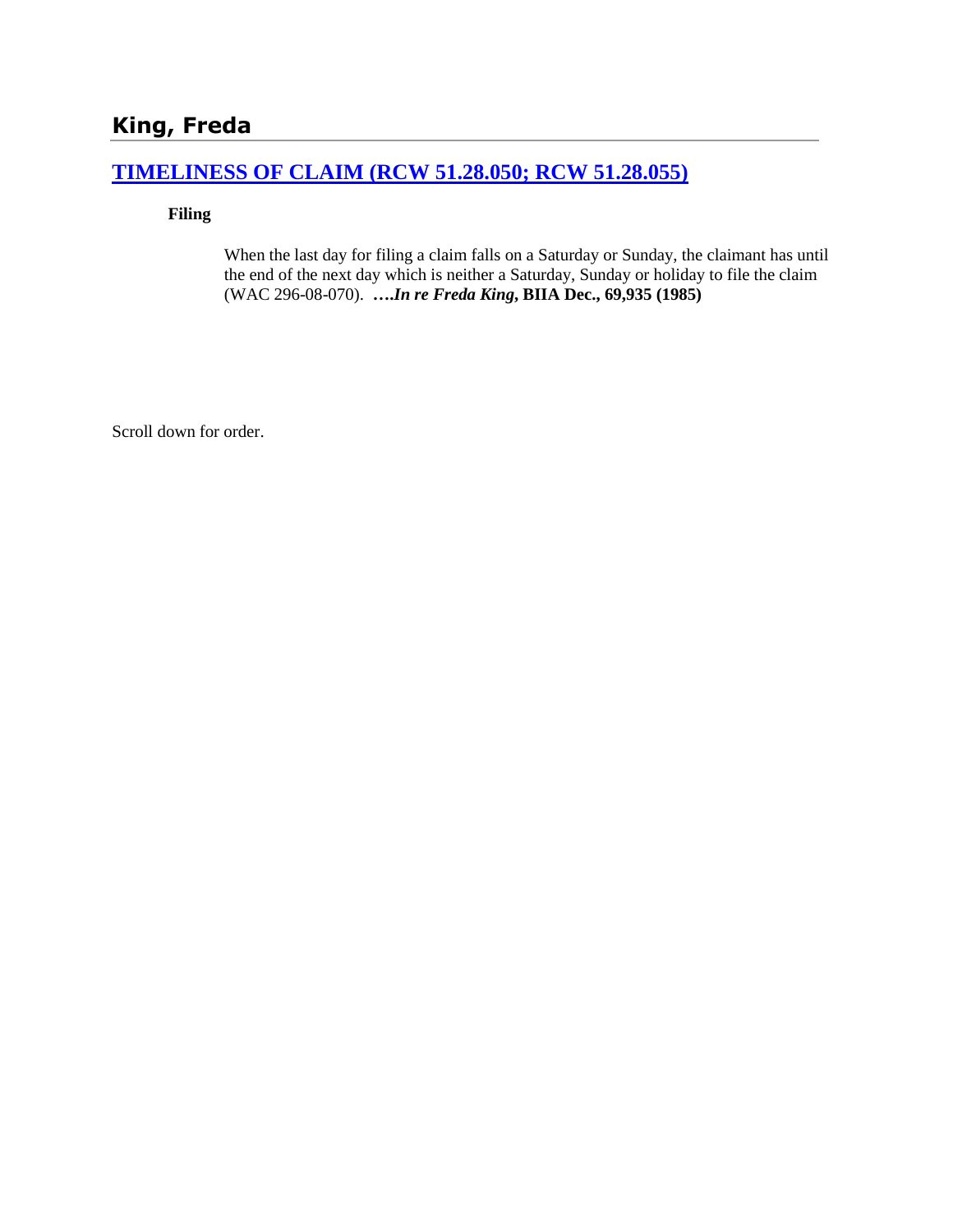### **BEFORE THE BOARD OF INDUSTRIAL INSURANCE APPEALS STATE OF WASHINGTON**

**)**

**IN RE: FREDA F. KING ) DOCKET NO. 69,935**

**CLAIM NO. J-502206 ) DECISION AND ORDER**

APPEARANCES:

Claimant, Freda F. King, by Robert A. Garrison

Employer, Olympus Apartments, by None

Department of Labor and Industries, by The Attorney General, per Dorothy C. Bullitt and Carol Molchior, Assistants

This is an appeal filed by the claimant on February 6, 1985 from an order of the Department of Labor and Industries dated January 24, 1985 which adhered to the provisions of a prior order rejecting the claim on the grounds that no claim was filed by the worker within one year after the day upon which the alleged injury occurred. **REVERSED AND REMANDED**.

# **DECISION**

Pursuant to RCW 51.52.104 and RCW 51.52.106, this matter is before the Board for review and decision on a timely Petition for Review filed by the Department of Labor and Industries to a Proposed Decision and Order issued on June 24, 1985 in which the order of the Department dated January 24, 1985 was reversed, and the claim remanded to the Department with direction to accept the claim as filed within the time limitations set forth in RCW 51.28.050 and provide such benefits as indicated, authorized and required by law.

The facts, as stipulated by the parties, are set forth in the Proposed Decision and Order of June 24, 1985, and are incorporated herein by this reference, with the modification that the year 1974 as stated in Stipulations 1, 5 and 6 is corrected to read 1984.

The question is: Was the claimant's accident report and claim for benefits, received by the Department on October 8, 1984, filed within one year of October 6, 1983, the date of injury herein, as required by RCW 51.28.050? On a calendar basis, of course, October 6, 1984 marked the last day of the one-year filing period. However, that date was a Saturday.